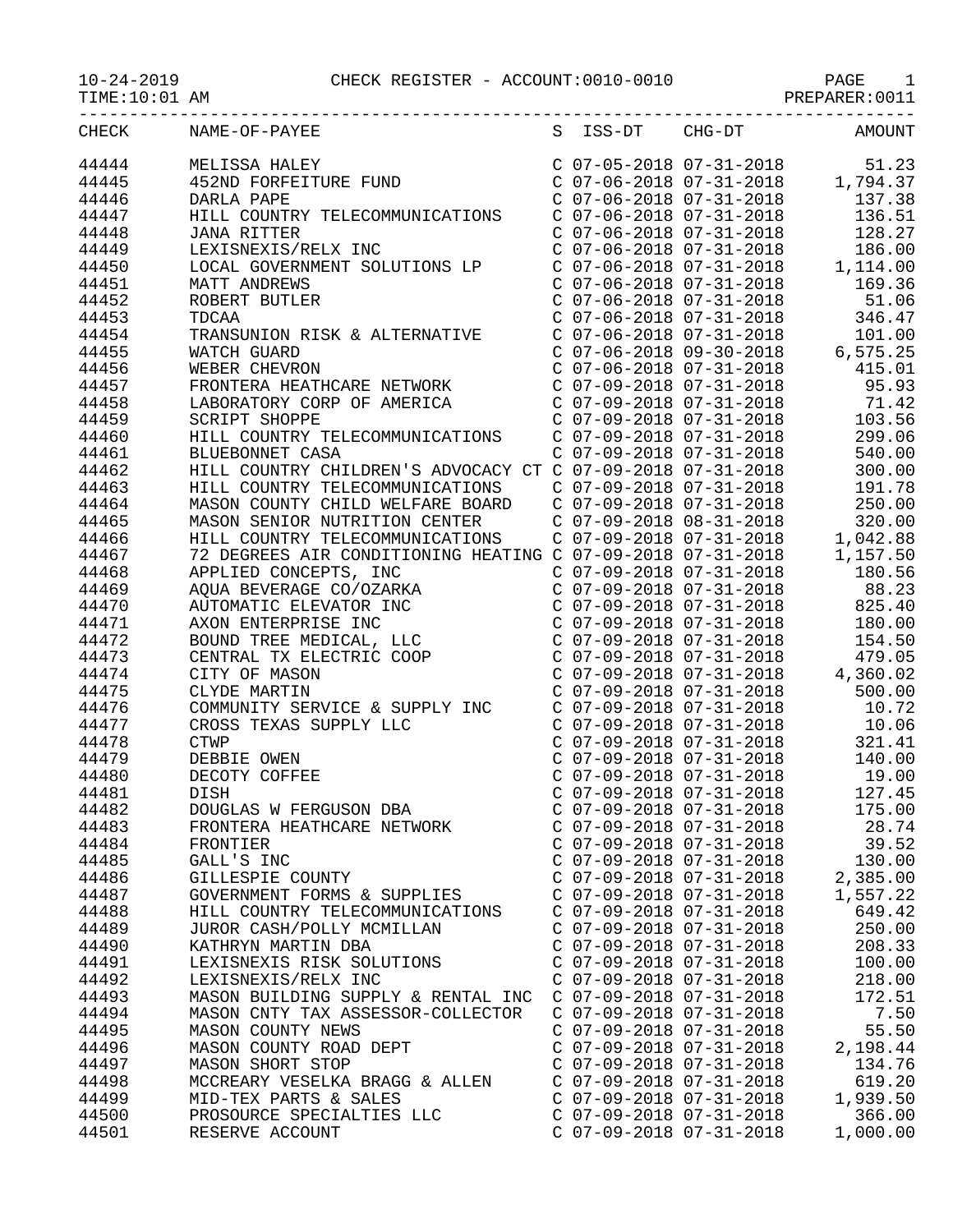## 10-24-2019 CHECK REGISTER - ACCOUNT:0010-0010 PAGE 2

| CHECK | NAME-OF-PAYEE                      |                           |                           | S ISS-DT CHG-DT AMOUNT |
|-------|------------------------------------|---------------------------|---------------------------|------------------------|
|       |                                    |                           |                           |                        |
|       |                                    |                           |                           |                        |
|       |                                    |                           |                           |                        |
|       |                                    |                           |                           |                        |
|       |                                    |                           |                           |                        |
|       |                                    |                           |                           |                        |
|       |                                    |                           |                           |                        |
|       |                                    |                           |                           |                        |
|       |                                    |                           |                           |                        |
|       |                                    |                           |                           |                        |
|       |                                    |                           |                           |                        |
|       |                                    |                           |                           |                        |
|       |                                    |                           |                           |                        |
|       |                                    |                           |                           |                        |
|       |                                    |                           |                           |                        |
|       |                                    |                           |                           |                        |
|       |                                    |                           |                           |                        |
|       |                                    |                           |                           |                        |
|       |                                    |                           |                           |                        |
|       |                                    |                           |                           |                        |
|       |                                    |                           |                           |                        |
|       |                                    |                           |                           |                        |
|       |                                    |                           |                           |                        |
|       |                                    |                           |                           |                        |
|       |                                    |                           |                           |                        |
|       |                                    |                           |                           |                        |
|       |                                    |                           |                           |                        |
|       |                                    |                           |                           |                        |
|       |                                    |                           |                           |                        |
|       |                                    |                           |                           |                        |
|       |                                    |                           |                           |                        |
|       |                                    |                           |                           |                        |
|       |                                    |                           |                           |                        |
|       |                                    |                           |                           |                        |
|       |                                    |                           |                           |                        |
|       |                                    |                           |                           |                        |
|       |                                    |                           |                           |                        |
|       |                                    |                           |                           |                        |
|       |                                    |                           |                           |                        |
|       |                                    |                           | $C$ 07-23-2018 08-31-2018 |                        |
| 44541 | CITY OF MASON                      | $C$ 07-23-2018 08-31-2018 |                           | 200.00                 |
| 44542 | CNH INDUSTRIAL CAPITAL AMERICA LLC | $C$ 07-23-2018 08-31-2018 |                           | 3,288.23               |
| 44543 | CONNELL & ASSOCIATES LLC           | V 07-23-2018 08-03-2018   |                           | 225.00                 |
| 44544 | CROSS TEXAS SUPPLY LLC             | $C$ 07-23-2018 07-31-2018 |                           | 192.23                 |
| 44545 | DATA PRESERVATION LLC              | $C$ 07-23-2018 08-31-2018 |                           | 1,500.00               |
| 44546 | ELM USA                            | $C$ 07-23-2018 08-31-2018 |                           | 256.54                 |
| 44547 | FRONTIER                           | $C$ 07-23-2018 07-31-2018 |                           | 48.04                  |
| 44548 | <b>FWTCJ&amp;CA</b>                | $C$ 07-23-2018 08-31-2018 |                           | 100.00                 |
| 44549 | GLASS DOCTOR OF CENTRAL TEXAS      | $C$ 07-23-2018 07-31-2018 |                           | 359.24                 |
| 44550 | HEAP LAW OFFICE, PLLC              | $C$ 07-23-2018 07-31-2018 |                           | 192.50                 |
| 44551 | $H1-LINE$                          | $C$ 07-23-2018 07-31-2018 |                           | 297.87                 |
| 44552 | HILL COUNTRY ELECTRIC              | $C$ 07-23-2018 07-31-2018 |                           | 375.00                 |
| 44553 | HOLLOWAY PLUMBING CO               | $C$ 07-23-2018 07-31-2018 |                           | 356.00                 |
| 44554 | HOLT CAT                           | $C$ 07-23-2018 07-31-2018 |                           | 248.50                 |
| 44555 | JUROR CASH/POLLY MCMILLAN          | $C$ 07-23-2018 07-31-2018 |                           | 300.00                 |
| 44556 | K & H ELECTRICAL SERVICES          | $C$ 07-23-2018 07-31-2018 |                           | 50.00                  |
| 44557 | LOCAL GOVERNMENT SOLUTIONS         | $C$ 07-23-2018 08-31-2018 |                           | 170.00                 |
| 44558 | LOCAL GOVERNMENT SOLUTIONS LP      | $C$ 07-23-2018 08-31-2018 |                           | 1,750.00               |
| 44559 | LOWE'S PAY AND SAVE INC            |                           | $C$ 07-23-2018 07-31-2018 | 377.75                 |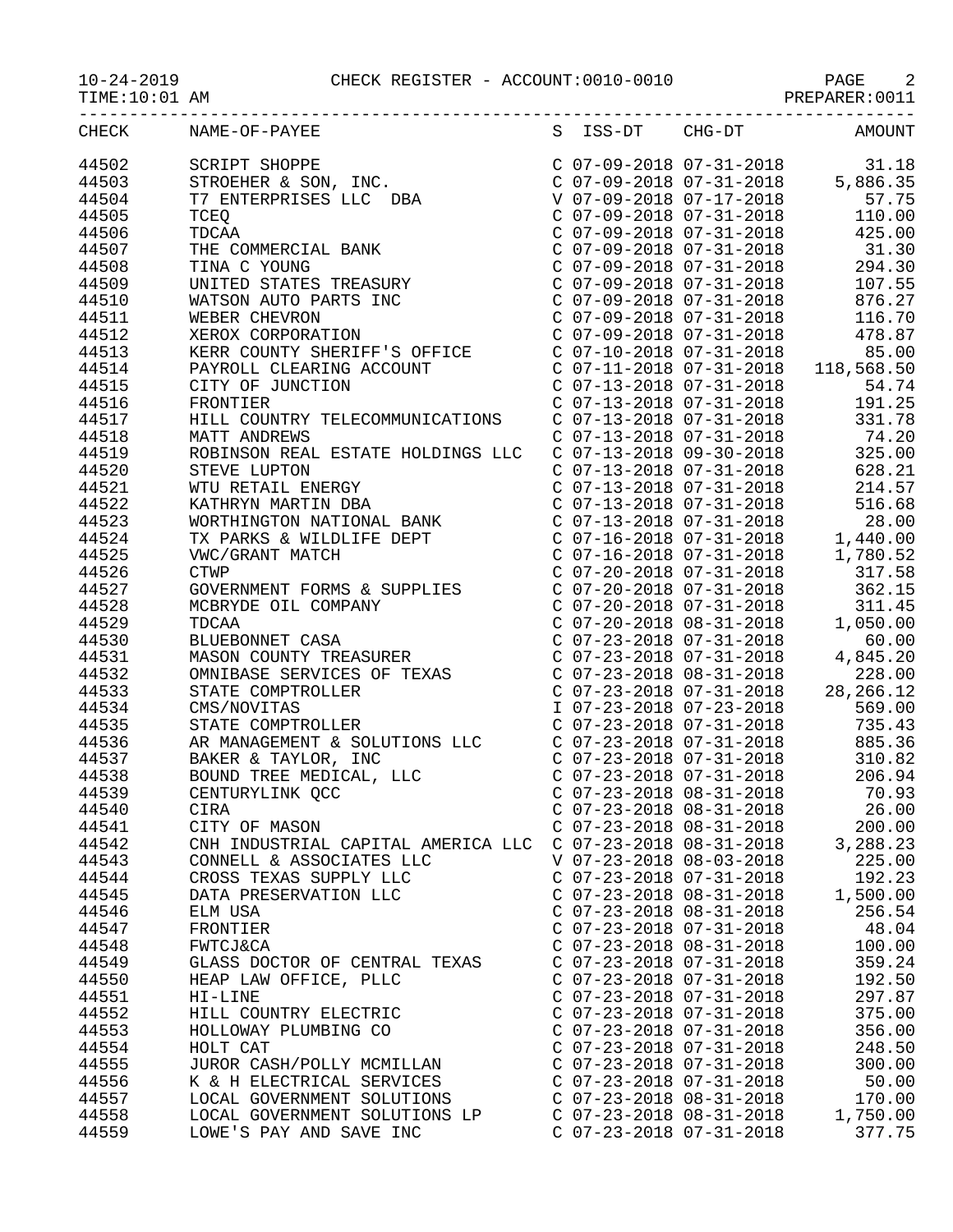## 10-24-2019 CHECK REGISTER - ACCOUNT:0010-0010 PAGE 3

PREPARER:0011

|       | CHECK NAME-OF-PAYEE  |                           |                           | S ISS-DT CHG-DT AMOUNT |
|-------|----------------------|---------------------------|---------------------------|------------------------|
|       |                      |                           |                           |                        |
|       |                      |                           |                           |                        |
|       |                      |                           |                           |                        |
|       |                      |                           |                           |                        |
|       |                      |                           |                           |                        |
|       |                      |                           |                           |                        |
|       |                      |                           |                           |                        |
|       |                      |                           |                           |                        |
|       |                      |                           |                           |                        |
|       |                      |                           |                           |                        |
|       |                      |                           |                           |                        |
|       |                      |                           |                           |                        |
|       |                      |                           |                           |                        |
|       |                      |                           |                           |                        |
|       |                      |                           |                           |                        |
|       |                      |                           |                           |                        |
|       |                      |                           |                           |                        |
|       |                      |                           |                           |                        |
|       |                      |                           |                           |                        |
|       |                      |                           |                           |                        |
|       |                      |                           |                           |                        |
|       |                      |                           |                           |                        |
|       |                      |                           |                           |                        |
|       |                      |                           |                           |                        |
|       |                      |                           |                           |                        |
|       |                      |                           |                           |                        |
|       |                      |                           |                           |                        |
|       |                      |                           |                           |                        |
|       |                      |                           |                           |                        |
|       |                      |                           |                           |                        |
|       |                      |                           |                           |                        |
|       |                      |                           |                           |                        |
|       |                      |                           |                           |                        |
|       |                      |                           |                           |                        |
|       |                      |                           |                           |                        |
|       |                      |                           |                           |                        |
|       |                      |                           |                           |                        |
|       |                      |                           |                           |                        |
|       |                      |                           |                           |                        |
|       |                      |                           |                           |                        |
|       |                      |                           |                           | 10.00                  |
| 44598 | GUADALUPE CANTU      |                           | $C$ 07-30-2018 09-30-2018 | 10.00                  |
| 44599 | HILDA VELEZ GIERISCH | $C$ 07-30-2018 08-31-2018 |                           | 10.00                  |
| 44600 | <b>JASON BRADLEY</b> | $C$ 07-30-2018 08-31-2018 |                           | 10.00                  |
| 44601 | JAY M BROWN          | $C$ 07-30-2018 09-30-2018 |                           | 10.00                  |
| 44602 |                      | $C$ 07-30-2018 08-31-2018 |                           | 10.00                  |
|       | <b>JEREMY DUARTE</b> |                           |                           |                        |
| 44603 | JODY AKE             | $C$ 07-30-2018 09-30-2018 |                           | 10.00                  |
| 44604 | JOEL DRAPER          | $C$ 07-30-2018 08-31-2018 |                           | 10.00                  |
| 44605 | JOHN H DALE          | $C$ 07-30-2018 08-31-2018 |                           | 10.00                  |
| 44606 | <b>JOSH FOSTER</b>   | $C$ 07-30-2018 08-31-2018 |                           | 10.00                  |
| 44607 | KELLEY LANCASTER     | $C$ 07-30-2018 08-31-2018 |                           | 10.00                  |
| 44608 | KOLBY YONKER         | $C$ 07-30-2018 11-30-2018 |                           | 10.00                  |
| 44609 | KRISTIN GLEGHORN     | $C$ 07-30-2018 09-30-2018 |                           | 10.00                  |
| 44610 | LEANN FLEMING        | $C$ 07-30-2018 08-31-2018 |                           | 10.00                  |
| 44611 | LEX FLEMING          | $C$ 07-30-2018 08-31-2018 |                           | 10.00                  |
| 44612 | MARGIE WILSON        | $C$ 07-30-2018 08-31-2018 |                           | 10.00                  |
| 44613 | MARILYN RUEFFER      | $C$ 07-30-2018 08-31-2018 |                           | 10.00                  |
| 44614 | MARILYN SMITH        | $C$ 07-30-2018 09-30-2018 |                           | 10.00                  |
|       |                      |                           |                           |                        |
| 44615 | MIKEY HOLLOWAY       | I 07-30-2018 07-30-2018   |                           | 10.00                  |
| 44616 | PATRICK WALKER       | $C$ 07-30-2018 08-31-2018 |                           | 10.00                  |
| 44617 | PATRICK WEBER        | $C$ 07-30-2018 08-31-2018 |                           | 10.00                  |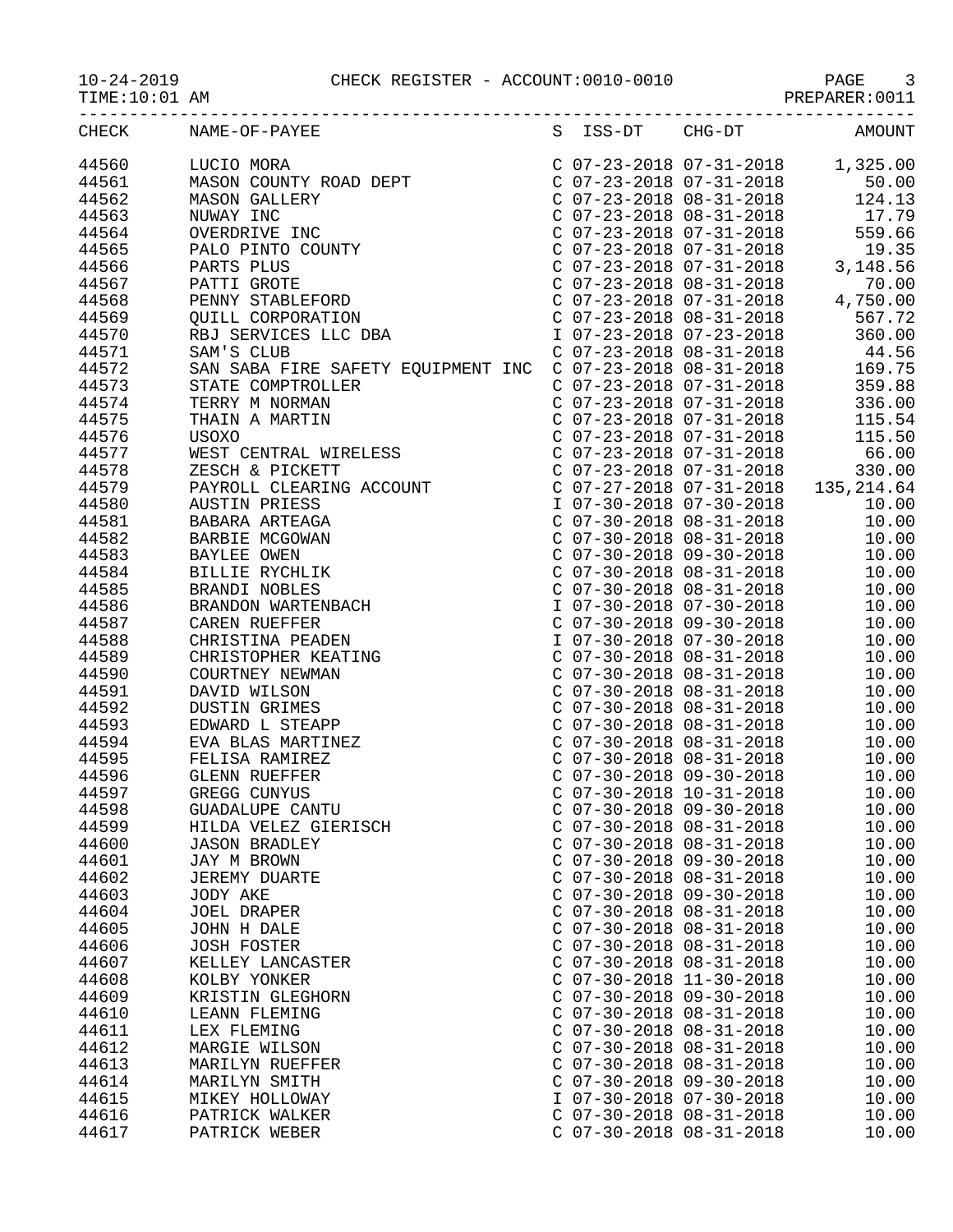| CHECK | NAME-OF-PAYEE            | S. | ISS-DT                    | CHG-DT | AMOUNT |
|-------|--------------------------|----|---------------------------|--------|--------|
| 44618 | PATSY TAVIS              |    | $C$ 07-30-2018 08-31-2018 |        | 10.00  |
| 44619 | REBECCA BURNS            |    | $C$ 07-30-2018 08-31-2018 |        | 10.00  |
| 44620 | SABRINA ORTIZ            |    | $C$ 07-30-2018 08-31-2018 |        | 10.00  |
| 44621 | SANDRA BARHOM            |    | $C$ 07-30-2018 08-31-2018 |        | 10.00  |
| 44622 | SHAD LOEFFLER            |    | $C$ 07-30-2018 08-31-2018 |        | 10.00  |
| 44623 | SHARON SIMON             |    | $C$ 07-30-2018 08-31-2018 |        | 10.00  |
| 44624 | STEVE HENSON             |    | $C$ 07-30-2018 10-31-2018 |        | 10.00  |
| 44625 | SUE B GIERISCH           |    | $C$ 07-30-2018 08-31-2018 |        | 10.00  |
| 44626 | TIM CHEW                 |    | $C$ 07-30-2018 08-31-2018 |        | 10.00  |
| 44627 | WILLIAM BEATY JR         |    | $C$ 07-30-2018 08-31-2018 |        | 10.00  |
| 44628 | CLEAR TITLES OF<br>MASON |    | $C$ 07-31-2018 08-31-2018 |        | 8.00   |
|       |                          |    |                           |        |        |